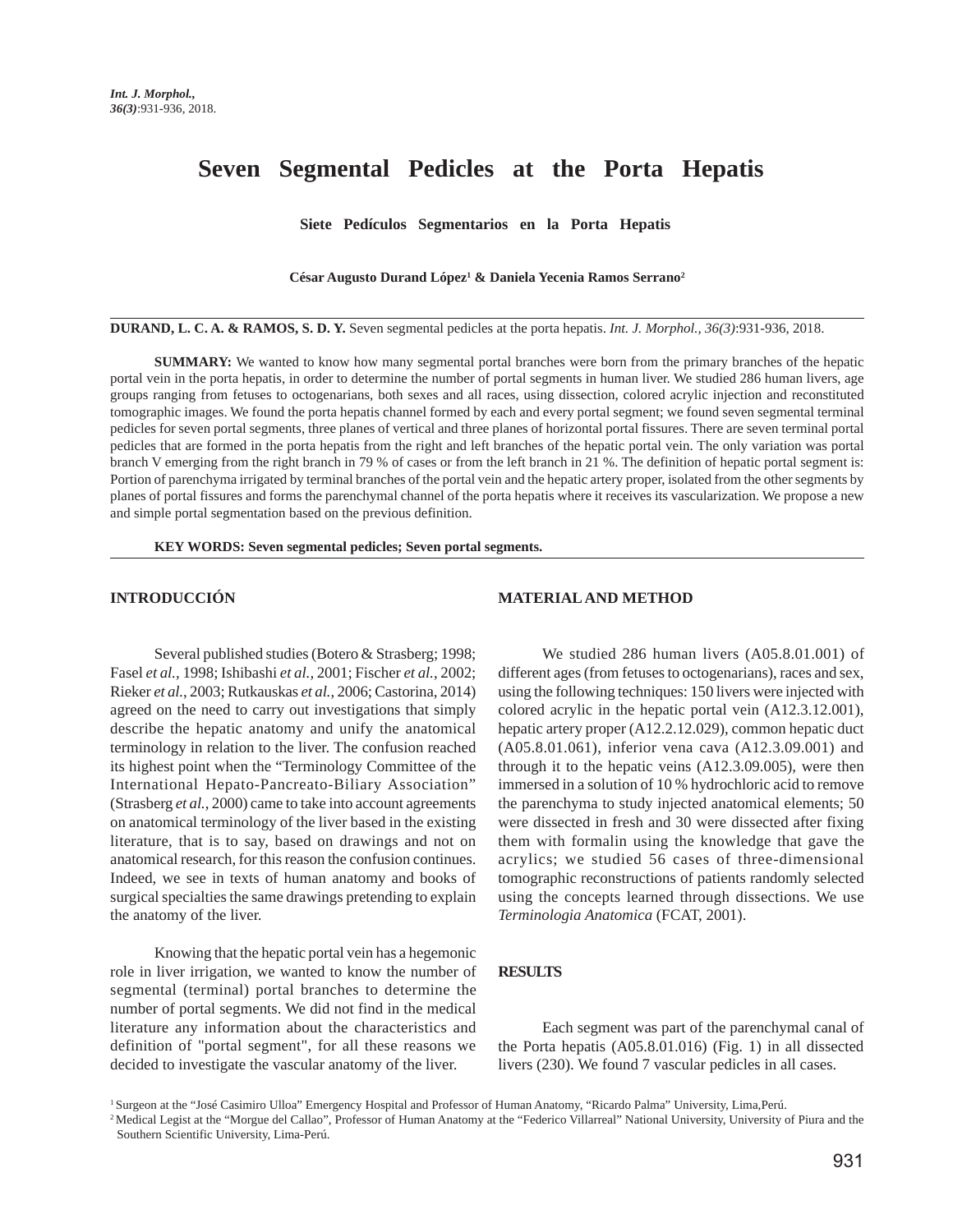The segmental branches I, II, III and IV emerged from the left portal vein (A12.3.12.005), the branches V, VI and VII emerged from the right portal vein (A12.3.12.002) in 226 cases (79 %). The segmental portal branches I, II, III, IV and V emerged from the left portal vein, the branches VI and VII emerged from the right portal vein in 60 cases (21 %), this last one due to the segmental portal branch V emerged from the left portal vein (Fig. 2). In no case did we find an eighth segmental branch.

The hepatic portal vein was divided into right and left (primary branches) at the porta hepatis, then each one originated terminal secondary branches for each segment, attracting the arterial and biliary formed seven segmental vascular pedicles, these pedicles were also located in the porta hepatis, below the hepatic return veins. The left portal vein presented a transverse part (A12.3.12.006) and another anterior or umbilical part (A12.3.12.008) both formed an angle of 90 degrees of antero medial sinus. The transverse part (12 mm in diameter) had a length of 3-4 cm; the umbilical part (10 mm in diameter) was 1-2 cm in length. The left branch initiated the origin of the segmental branches when giving the branch for segment I (A05.8.01.044) in 100 % of cases (2 mm in diameter), accompanied in 60 % by a subsegmental branch of the right portal vein or in 5 % of the hepatic portal vein; the single branch for segment II (A05.8.01.039) emerged in 100 % of cases (4 mm in diameter) from the left portal vein angle, this branch formed a 135 degrees posterior sinus angle with the transverse part of the left portal vein. The branch for segment III (A05.8.01.040) (6 mm diameter) and two or three sub-segmental branches were born to the left of the terminal bulb of the umbilical part of the left portal vein. The branch for segment IV (A05.8.01.042) (6 mm diameter) was born to the right of the terminal bulb of the umbilical part of the left portal, two or three subsegmental branches for segment IV were born to the right of the mentioned bulb or on the upper edge of the transverse part of the left portal vein. The branch for segment V (A05.8.01.047) (10 mm diameter) emerged from the left portal vein in 21 % of cases, it emerged from the right portal vein in 79 %; this segmental branch, after deepening 2 cm in its segmental parenchyma gave anterior, lateral, posterior and medial branches distributed between the right portal fissure (A05.8.01.036) and the main portal fissure (A05.8.01.035) from the lower border of the liver (A05.8.01.024) to the inferior vena cava from behind; the medial branches reached higher in the hepatic dome. The V branch is the only one existing for the right medial division (A05.8.01.046) of the liver. The right branch of the hepatic portal vein is 16 mm in diameter and 1-3 cm in length; it originated the branch for segment

VI (A05.8.01.050) (6 mm) in 100 % of cases and the branch for segment VII (A05.8.01.051) (8 mm) in 100 % of cases at the right end. The segmental portal branches that were accompanied by smaller caliber subsegmental were those for segments I, III and IV; segments II, V, VI and VII did not present subsegmental branches (Fig. 3).

The terminal irrigation of each segment with the consequent absence of communication between them originated the existence of planes of separation or fissures. Three vertical portal fissures and three horizontal portal fissures were observed. The vertical ones were: 1) The umbilical fissure (A05.8.01.034), located in the left part of the liver, separated left lateral division from left medial division (segments II-III from segment IV respectively on the diaphragmatic surface and segments II-III from segments I-IV on the visceral surface). 2) The main fissure separated both parts of the liver when the segmental branch V was born from the right portal vein (segment IV from segment V respectively on the diaphragmatic surface and on the anterior portion of the visceral surface). 3) The right fissure separated the right medial division from the right lateral division when the portal branch V was born from the right portal vein, when it was born from the left portal vein, this fissure acted as the main fissure and separated a huge left part from a small right part of the liver (It separated segment V from segments VI-VII respectively on the diaphragmatic surface and segments I-V from segments VI-VII on the visceral surface). The plane of the umbilical fissure tilted 50 degrees to the left relative to the sagittal plane of the liver; the main portal fissure tilted 30 degrees to the left relative to the sagittal plane of the liver; the right portal fissure tilted 60 degrees to the right relative to the sagittal plane of the liver. The right fissure contained the upper (A12.3.09.006), middle, and lower right hepatic veins; the main fissure contained the intermediate vein (A12.3.09.007); the umbilical fissure did not contain the left hepatic vein (A12.3.09.008), this vein has intrasegmental pathway in segments III and II. The main fissure divided the liver into right (A05.8.01.045) and left (A05.8.01.037) parts, the umbilical fissure divided the left part into left lateral division (A05.8.01.038) (including portal segments II and III) and left medial (segment IV) division (A05.8.01.041); the right fissure divided the right part into a right medial division (A05.8.01.046) (segment V only) and a right lateral division (A05.8.01.049) (segments VI and VII). Segment I was located on either side of the main fissure, behind and below the right and left medial divisions; we considered segment I within the left part of the liver because it always received its segmental branch from the left portal; its venous drainage was direct in the inferior vena cava.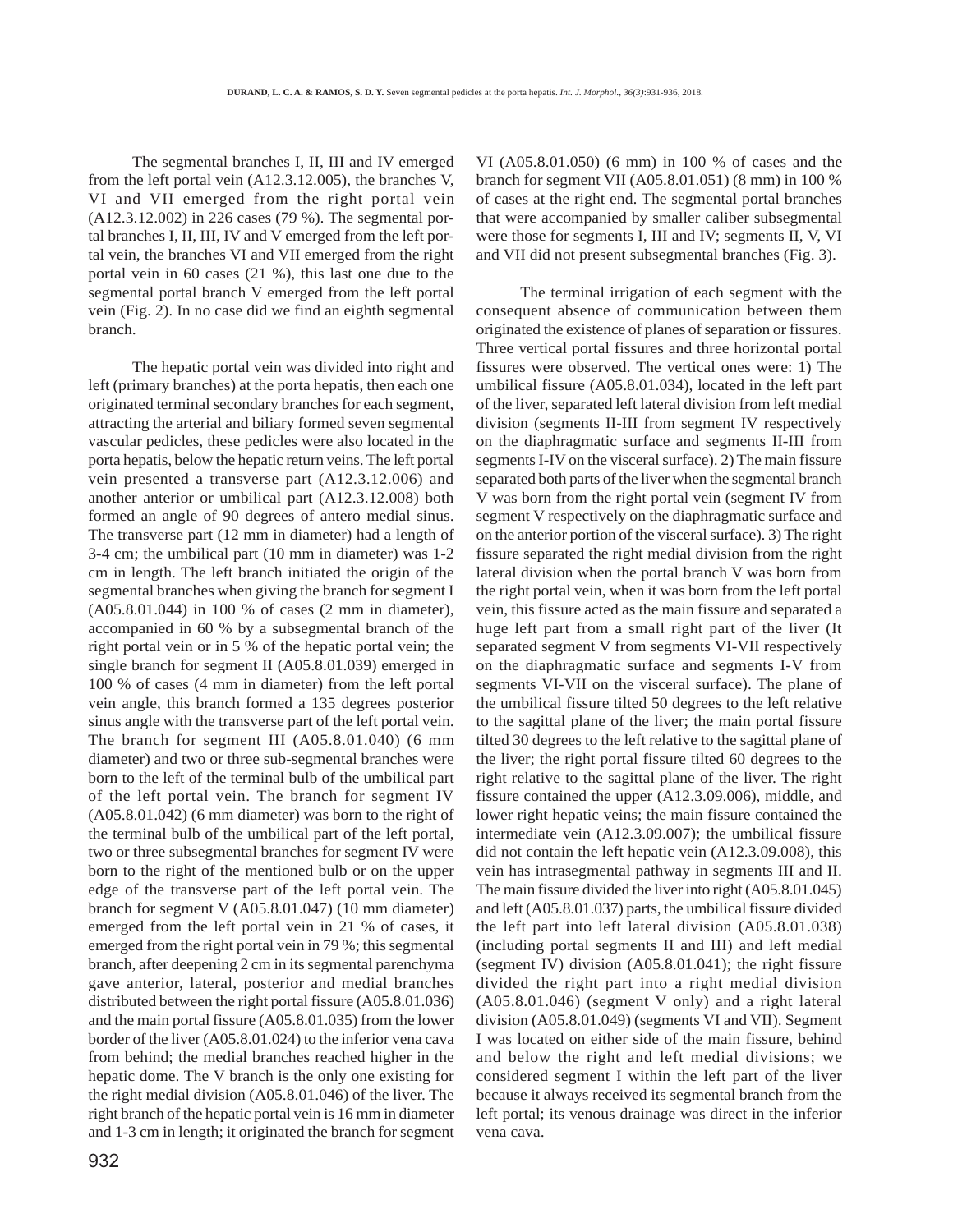Horizontal fissures are located between segment II and III in the left lateral division; between the upper face of segment I and the base of the posterior half of segments IV and V in the right and left medial divisions; between segments VI and VII in the right lateral division; these three fissures did not contain return veins.



Fig. 1. Visceral surface of the liver, the Porta hepatis has been demarcated.



Fig. 2. Tomographic image of hepatic portal vein. We put rings at the emergency of each one of the seven portal pedicles. Note that branch I, II, III, IV and V emerge from left portal vein, branches VI and VII emerge from right portal vein (21 % of cases); the branch V gives anterior, lateral, posterior and medial tertiary branches. We never saw an eight branch emerging from any primary portal branch at the porta hepatis.

Fig. 4. Visceral surface of liver injected with acrylic. The primary branches of the hepatic portal vein are light blue; the arteries are red, the bile duct green. Secondary portal branches (segmental and terminal) have the following colors: Segment I light blue, II white, III in pink, IV orange, V yellow, VI green and VII brown. The dissection of the Porta hepatis was expanded to see the birth and the course of the segmental portal branches.



Fig. 3. Acrylics of the liver, the upper figure is the visceral surface, the lower is the diaphragmatic surface. In the visceral surface we can see the primary branches (blue) of the portal vein (left and right) giving the secondary branches (segmental and terminal). For segment I light blue, II white, III pink, IV orange, V yellow, note that branch V gives anterior, lateral, posterior and medial tertiary branches that are distributed between segment IV to the left and segments VI-VII to the right. It is the only branch for the right medial division, there is no segment VIII; Segment VI in green and segment VII in brown. The diaphragmatic surface shows the same colors. The pink arrows point to the umbilical fissure, the oranges point to the main fissure, and the green arrows to the right fissure. Note that the left hepatic vein has an intrasegmental course; the umbilical fissure does not contain any return vein.

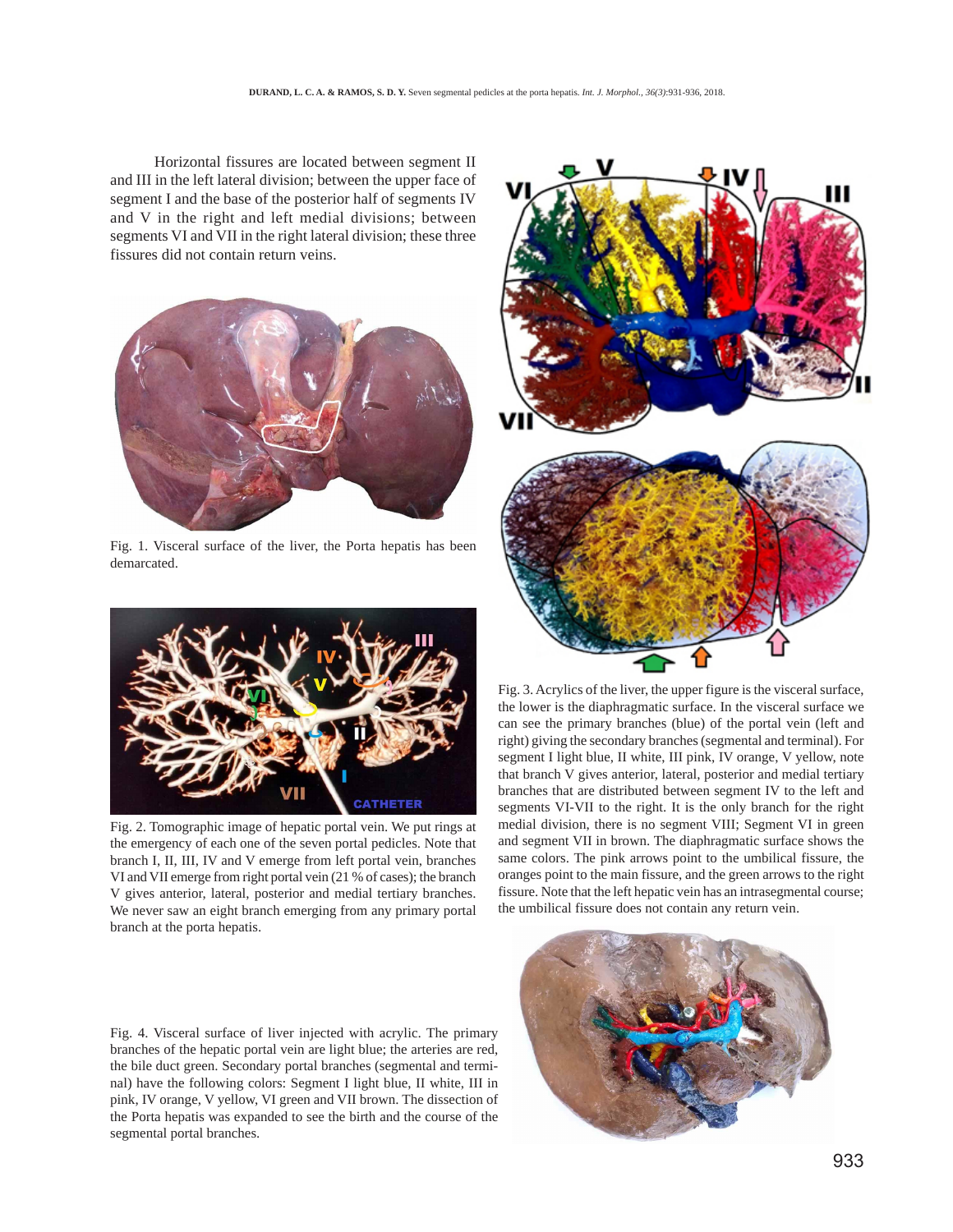The size of the hepatic parts varied according to where the segmental branch V was born. When this branch emerged from the right portal vein, the fissure that separated the right and left parts of the liver was the main fissure; this went from the fossa for gallbladder (A05.8.01.0135) in a straight line to the left edge of the inferior vena cava. When the segmental branch V emerged from the left portal vein, segment V shaped the left part of the liver, in these cases the right fissure (It went from an intermediate point between the right border of the gallbladder and the right angle of the liver to the right edge of the inferior vena cava following a curved path of right convexity) divided the liver into a small right part and a large left part.

#### **DISCUSSION**

The need to coordinate the anatomical nomenclature of the liver was expressed by Botero & Strasberg, who opined "A major obstacle to consistent terminology for liver anatomy and resections has been that American and French anatomists have divided the left side of the liver through different plans", we believe this difference is due to the absence of a clear definition of what a hepatic portal segment is. Fasel *et al.* recommended "radiologic determination of portal venous territories within the liver must be revised" these determinations must be supported by serial liver dissections. Hata *et al.* (1999) opined "Therefore, the three hepatic veins (RHV, SHV, and MHV) often did not aid the identification of the liver segments in the region. Consequently, the less than ideal combinations of irregular configurations of the portal and hepatic venous systems suggest that the later posterior segments cannot be conclusively identified anatomically in 30-40 % of cases. Other means of identification, such as the conventional proportional manner (the upper and lower halves of the posterior sector roughly correspond to S6 and S7) may be required". On this view we must remember the right hepatic veins (occupy the right fissure) has laterally the right lateral division with segments VI and VII and medially, till the intermediate hepatic vein that occupies the main fissure, the right medial division with the segment V as unique component; the implantation of falciform ligament (A10.1.02.303) is medially to the intermediate hepatic vein, it indicates the umbilical fissure, plane of separation between the left lateral division (segments II and III) and the left medial division (segment IV). We must remember the left hepatic vein has intrasegmental course (III-II) and does not occupy the umbilical fissure, in addition, the planes of vertical fissures have different inclination Strasberg *et al.* in "The Brisbane 2000 Terminology of Liver Anatomy and Resections" gave importance to the anatomy-resection relationship, not anatomy per se. They said they had no responsibility for the investigation of the liver anatomy or for anatomical disputes. The terminology was based on accepted anatomy, intended to be consistent but based on inconsistent knowledge. It had to be based on the vascular anatomy if it wanted an anatomical and surgical description. Despite these agreements, the confusion continues, we believe it is due to the lack of a clear concept of what a portal segment is. Castorina said "The International Anatomical Terminology tries to unify the terminology of liver anatomy, making it a living language. The single, worldwide-accepted classification of the liver still does not exist. In fact, definition of segments according to Couinaud's nomenclature is different from that of Goldsmith and Woodburne. Through this approach, we propose a new terminology, which considers the liver divided into five lobes and seven segments plus one caudate lobe". Each researcher has different results because his research does not start from defined anatomical concepts. When we talk about portal segmentation we talk about vascular concepts and we have to define the characteristics of a portal segment, we can´t use the term lobe because it is a descriptive concept of surface anatomy. Shilal & Tuli (2015) opined "The pattern of drainage in the right posterior lobe of liver varies considerably. According to the pattern of drainage of tributaries of right hepatic vein, the right hepatic vein was classified into type I, type II, type III and type IV". We think anatomy should be described clearly and simply.

The inadequacy of Couinaud's portal division was expressed by Ishibashi *et al.* who opined "Thus, there are obvious limitations in using each system to determine the liver segment. In the present study, it was found that Couinaud's liver was the most common type of segment of the liver". Fischer *et al.* in "Limits of Couinaud's liver segmentation: a quantitative computer-based three-dimensional analysis" said "Couinaud's method of dividing the liver into eight autonomous liver segments has been accepted as a good approximation. Nevertheless, the volume, position, and shape of these segments and their segmental borders show significant variability (37 %)". Rieker *et al.* said "Investigation according to Couinaud's classification…the assignment failed in 51 of 409 branches due to unexpected anatomy or software problems". Rutkauskas *et al.* concluded, "Our understanding and explanation of liver composition are still defined differently among anatomists, surgeons, and radiologists, thus not only confusing less experienced specialists, but also increasing probability of mistakes. The smallest parts of the liver are defined using Couinaud's segmentation system". In previous publications (Durand, 2016, 2017a,b 2018; Durand *et al.*, 2017) we showed results of novel findings in vascularization of the liver.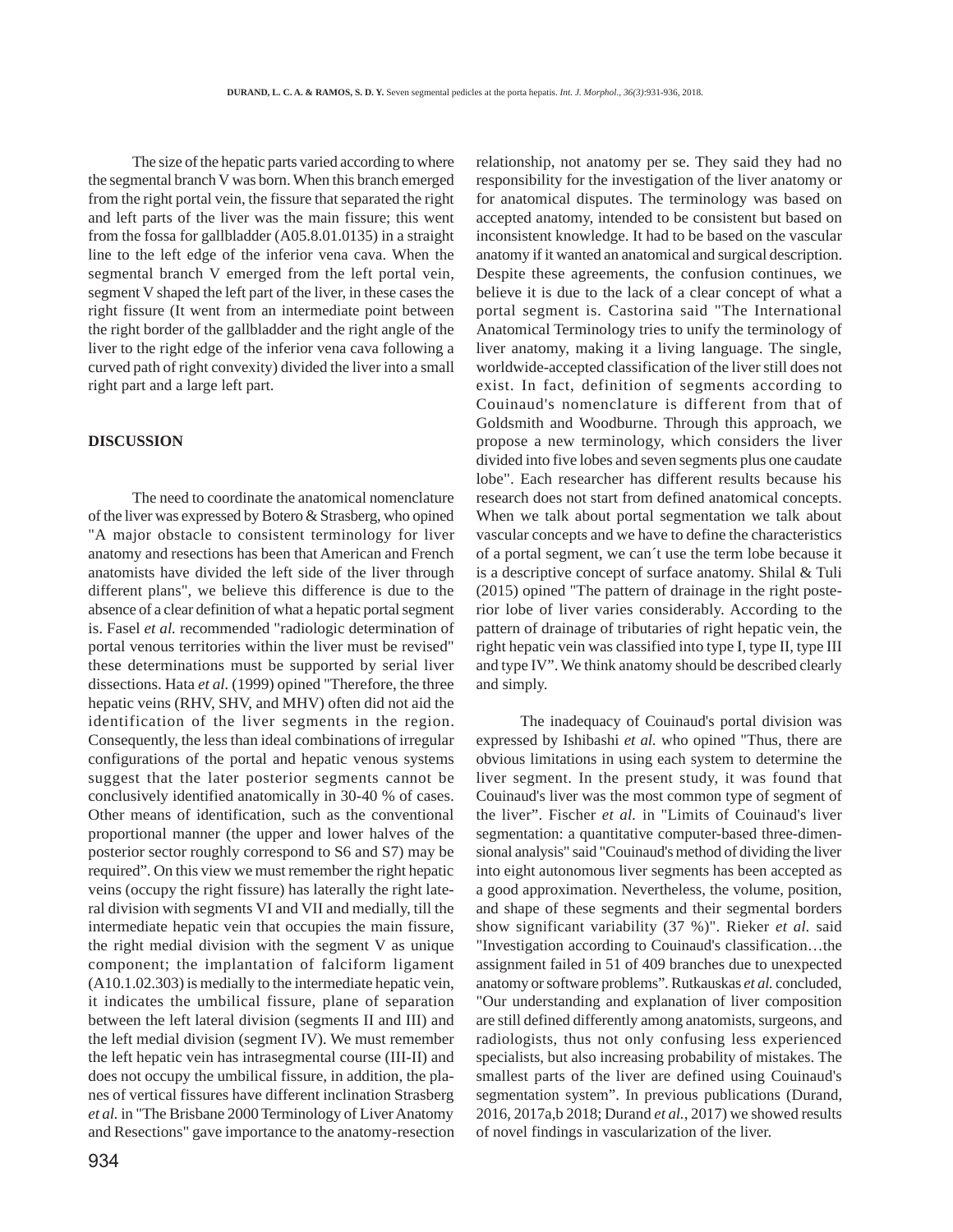To identify portal segments using reconstituted images (Fig. 2) previously we must know the anatomy based on dissections. Soyer *et al.* (1995) stated "Variations in the intrahepatic portions of the hepatic and portal veins are frequently seen on helical CTAP scans." Fasel *et al.* in "Segmental anatomy of the liver: poor correlation with CT" said "The radiologic determination of portal venous territories within the liver must be revised". Baba (2000) in 192 patients, using CTAP images to identify portal venous variations presented mixed results, concluded "Variations of the intrahepatic portal vein can be recognized on CTAP imaging tomography-Portal vein, computed tomography". Oshiro & Ohkohchi (2017) using three-dimensional (3D) preoperative concluded: "The fusion image enables us to easily visualize anatomical relationships among the hepatic arteries, portal veins, bile duct, and tumor in the hepatic hilum". We believe that radiological images interpret the anatomy which we know best by dissection (Durand, 2017a,b; Durand *et al.*) Iqbal *et al.* (2017) presented a review where it exposes the current reality.

During liver dissections, the Porta Hepatis, which is known as the portal plate, hilar plaque, lower hepatic hilum or portal channel, took a great importance; it is a parenchymal channel located in the middle third of the visceral surface, arranged transversely, is limited by the right portal fissure and the umbilical portal fissure, is "L" shaped to the left, it has two parts: the transverse part and the anterior or umbilical part, the latter portion is located on the lower border of the anterior portion of the umbilical fissure. This channel is completely covered by peritoneum, which gives it an aspect of "peritoneal thickening" (Fig. 1); the Porta hepatis is formed by the edges of each and every one of the 7 portal segments, which arrive here to receive their terminal vascular pedicles, in this way, the anterior edge of segment I forms the posterior edge of the transverse part of the porta hepatis, both to the right and to the left of the advent of the hepatic portal vein, this relation allows segment I to receive its segmental vascular pedicle and other subsegmental branches from both branches of the hepatic portal vein.

The angle of approximately 90 degrees of medial anterior sinus, formed by the transverse part and the umbilical part of the porta hepatis, has as its outer edge the segmental apex of segment II which, by this close contact, receives a segmental pedicle and no subsegmental branch. The lateral border of the umbilical part of the porta hepatis is formed by the medial border of segment III, thus this border has a length of approximately 7 cm, which facilitates this segment to receive its segmental vascular pedicle and two or three variable subsegmental branches. The medial border and canal bed of the umbilical part of the porta hepatis, as well as the anterior border and the channel bed of the left transverse

part of the porta hepatis are formed by segment IV (Quadrate lobe, A05.8.01.029) allowing it to this segment receive its segmental vascular pedicle from the umbilical part of the porta hepatis, in addition to 3-4 subsegmental branches, which may emerge at the upper edge of the left transverse part or the umbilical part of the porta hepatis. The segment V provides a parenchymal apex of 1-1.5 cm to form the anterior edge and the channel bed of the porta hepatis, to the right (79 %) or to the left (21 %) of the arrival of the hepatic portal vein, however, in this small space, this segment receives the more bulky segmental pedicle, without subsegmental branches. The right end of the porta hepatis is formed with the apex of segment VI forward and the apex of segment VII backwards.

Formed this parenchymal channel, we find the following inside (Fig. 4): 1) The hepatic portal vein and the hepatic artery proper and / or its accessories; the common hepatic duct exits, the hepatic artery proper forward and to the left, the bile duct forward and to the right, the hepatic portal vein behind and in the middle of the inferior hepatic pedicle. 2) The primary branches of the hepatic portal vein are born: right portal vein and left portal vein. The primary arterial branches of the hepatic artery proper are born: right branch (A12.2.12.030) and left branch (A12.2.12.035). The right hepatic duct (A05.8.01.062) joins the left hepatic duct (A05.8.01.065) to form the common hepatic duct. 3) The left and right branches of the hepatic artery proper are anastomosed, any of these branches with an accessory artery that may reach to get anastomosed, either branch of the left gastric artery or the superior mesenteric artery or some other variant. 4) Secondary terminal branches emerge from the primary branches of both the portal vein and the hepatic artery proper. Venous branches and arterial branches come together to form seven vascular pedicles destined for seven portal segments; the segmental ducts of biliary drainage are attached to them, which form common trunks between two or three segments and then form the hepatic duct on each side. Thus formed each segmental pedicle by these three elements, enter their corresponding parenchymal territory by the border that forms the channel of the porta hepatis, that is, whatever the vascular origin all will take the final route provided. As we see, the Porta hepatis is the place of arrival and distribution of the elements of the inferior hepatic pedicle, the vascular architecture of the organ is defined here.

The segmental branches I, II, III and IV arise from the left portal vein and the segmental branches V, VI and VII of the right portal in 79 % of cases; The left portal vein gives branches I, II, III, IV and V, the right portal gives branches VI and VII in 21 %. We always found seven segmental branches; the only variation was the origin of the segmental portal branch V.